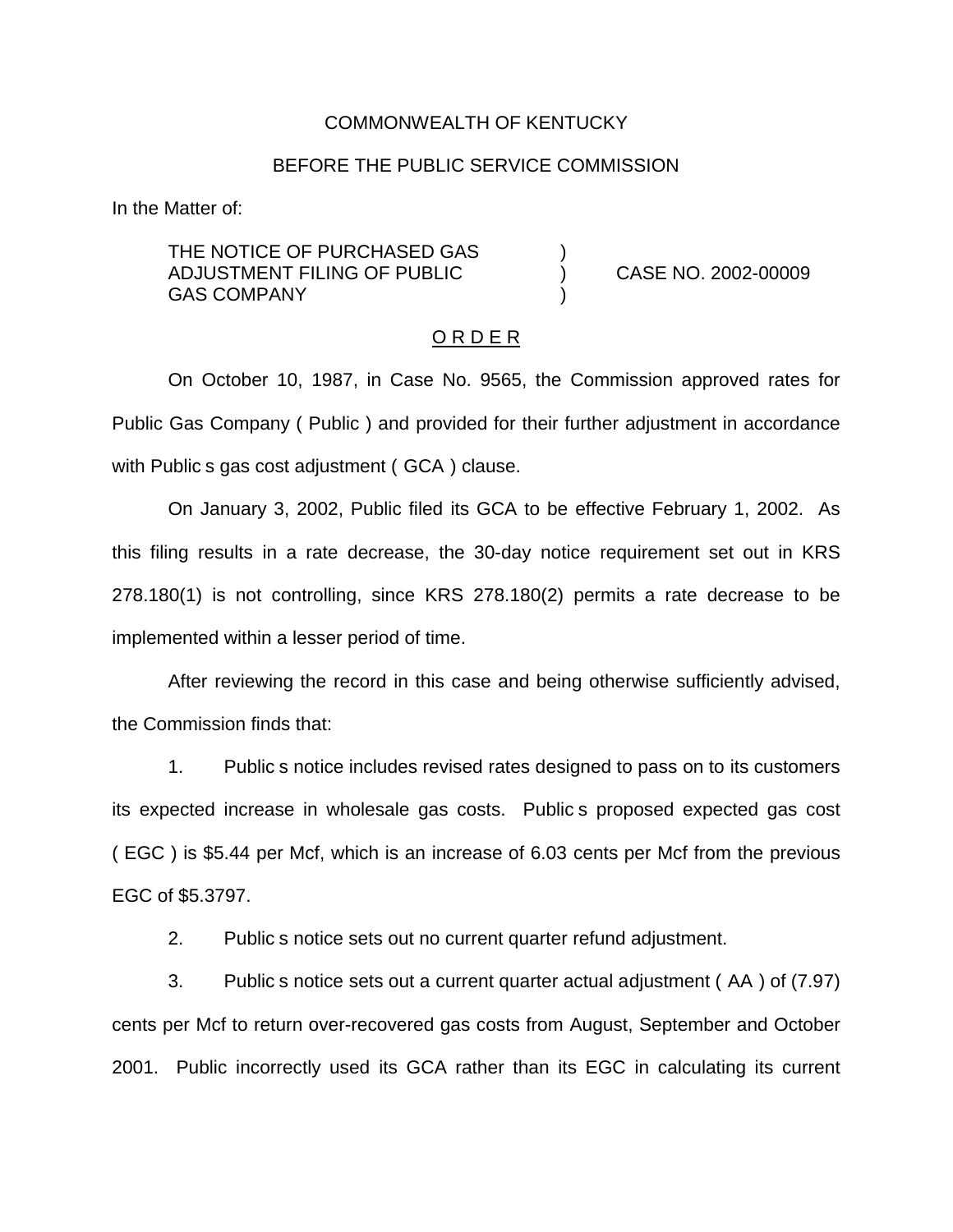quarter AA. Public s total AA is 8.27 cents per Mcf, which is 7.97 cents per Mcf less than the previous total AA.

4. Public s GCA is \$5.5227 per Mcf, which is 1.94 cent per Mcf less than the previous GCA of \$5.5421.

5. The rates in the Appendix to this Order are fair, just, and reasonable, in the public interest, and should be approved for gas supplied by Public on and after February 1, 2002.

IT IS THEREFORE ORDERED that:

1. The rates proposed by Public are denied.

2. The rates in the Appendix to this Order, attached hereto and incorporated herein, are approved for gas supplied on and after February 1, 2002.

3. Within 20 days of the date of this Order, Public shall file with this Commission its revised tariffs setting out the rates authorized herein.

Done at Frankfort, Kentucky, this 24<sup>th</sup> day of January, 2002.

By the Commission

ATTEST:

 $\longrightarrow$  M سم سمبرا